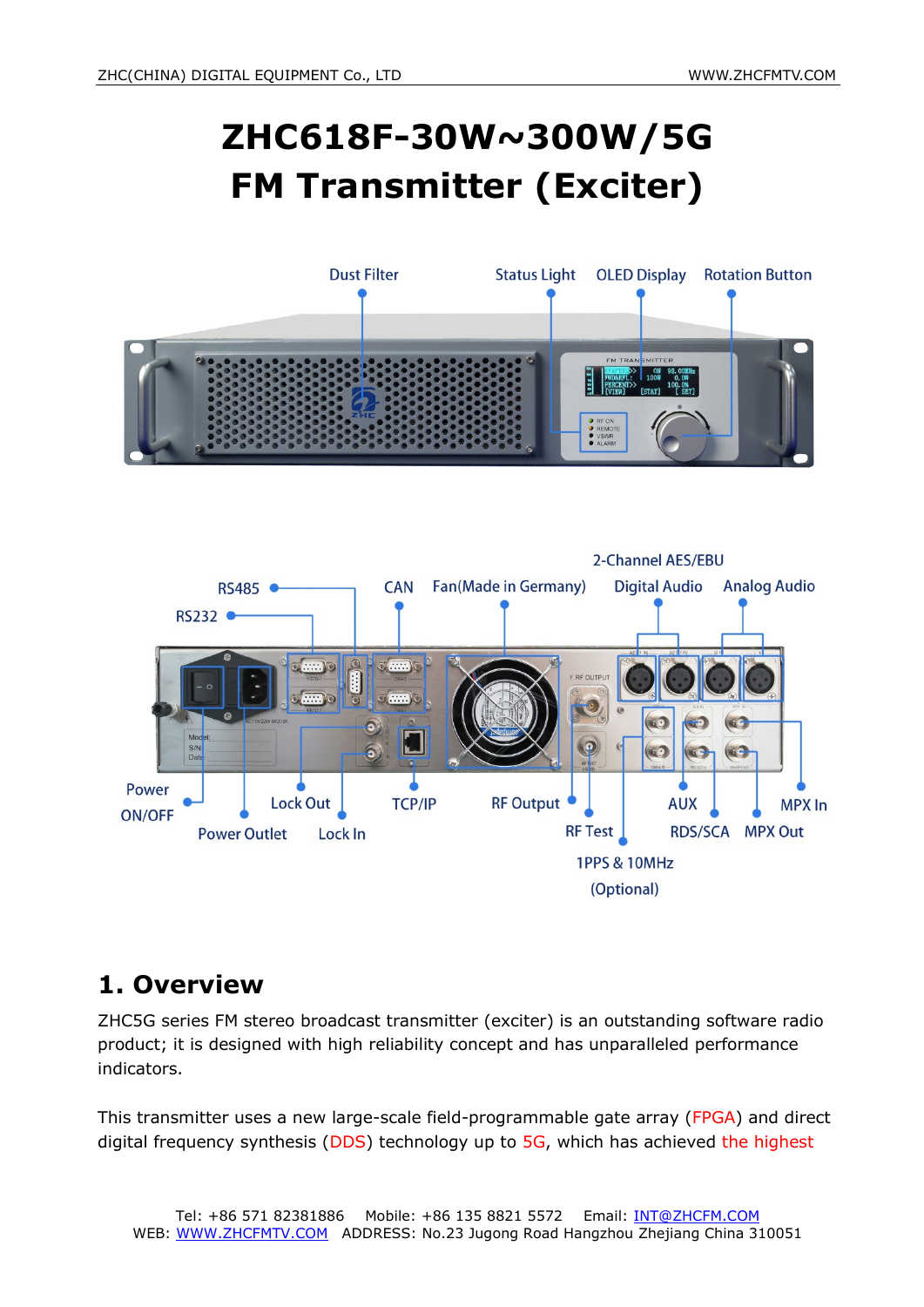technical specifications in the industry so far, it's providing listeners with CD-like sound quality.

The transmitter consists of **audio interface unit, digital processing and FM modulation unit, radio frequency power amplifier unit, human-machine interface unit, communication interface unit, clock synchronization unit and power supply unit**. The transmitter is installed in one 19-inch 2U standard case, and all input and output signals are led out from the rear panel.

# **2. Technical characteristics and principle block**

### **diagram**

#### Product technology has the following technical features:

- Full process digital processing to achieve a perfect auditory effect of CD-like sound quality
- Full-scale digital processing with large-scale field-programmable gate array (FPGA) technology
- Direct digital frequency synthesis (DDS) technology at speeds up to 5G to peak transmitter specifications
- High reliability microprocessor (ARM) technology as the primary controller
- Support for multiple audio source inputs (transmitters can be automatically selected by priority):
	- ◆ Two AES/EBU digital audio signal inputs (highest and second priority)
	- ◆ One analog stereo analog audio signal input (3rd priority)
	- ◆ One MPX stereo composite signal input (4th priority)
	- ◆ One I2S digital audio signal input (lowest priority)
- Supports one RDS or SCA subcarrier input
- Support stereo pilot signal and stereo composite signal 19KHz/MPX output
- Upgradeable to FM Synchronous broadcast transmitter
- Electronically controlled AGC controls output power zero drift
- Perfect over-current, over-voltage, over-temperature, over-power, standing wave ratio alarm and protection
- One-touch shuttle quick keyboard input
- Real-time display of operating parameters using OLED
- With TCP/IP, RS232, RS485, CAN communication interface and SMS modem interface
- 19-inch standard chassis, height 2U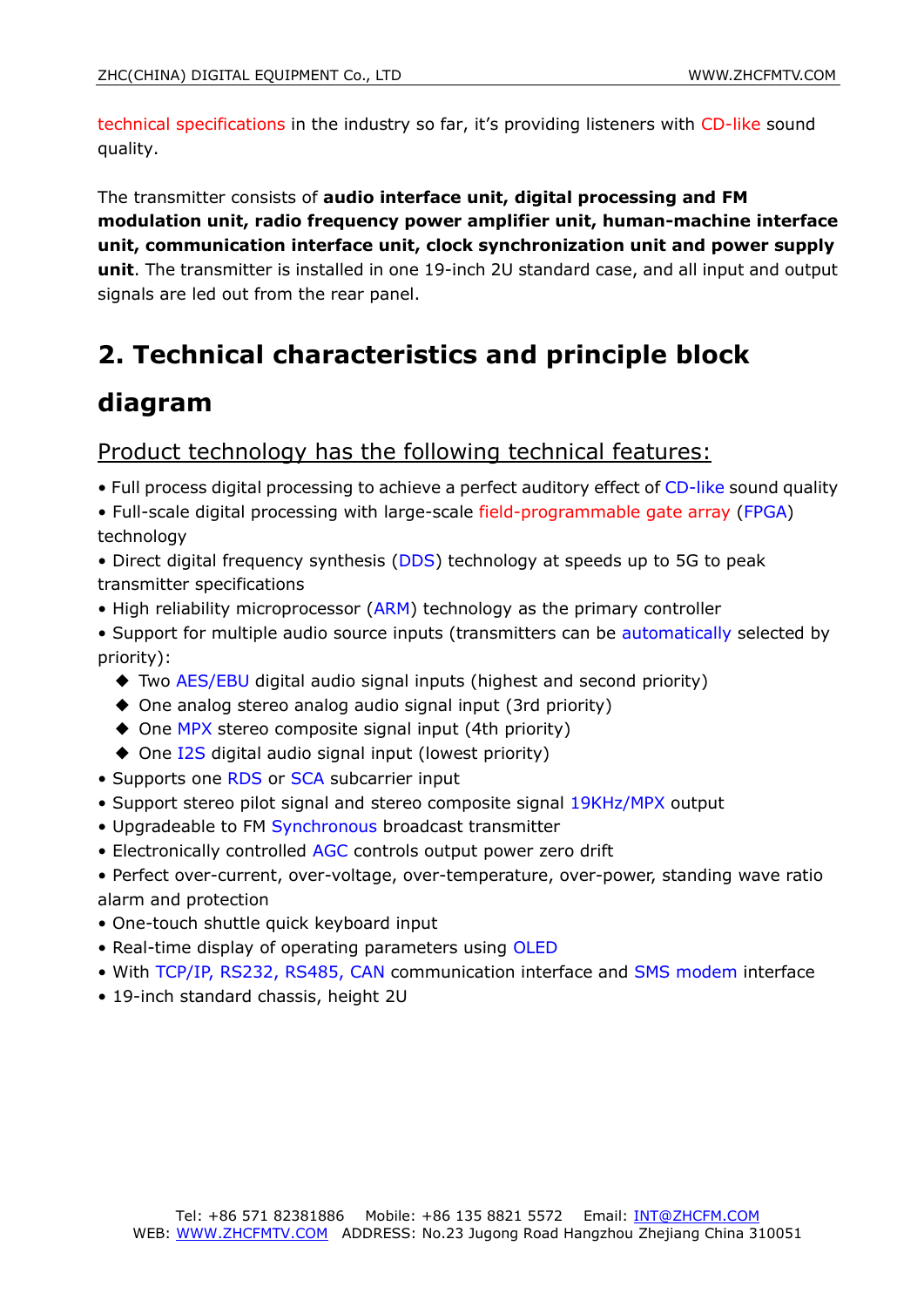The Transmitter Block Diagram:



# **3. Technical specifications**

| $87MHz\sim108MHz$                                     |
|-------------------------------------------------------|
| (other frequencies can be customized), stepping 10kHz |
| ±200Hz                                                |
| $0 \sim 30W/0 \sim 100W/0 \sim 300W$                  |
| < $\pm$ 3% (ambient temperature -10 ℃ ~ + 50 ℃)       |
| $50\Omega$                                            |
| $N-50K$                                               |
| $< -80dB$                                             |
| $< -55dB$                                             |
| $600\Omega$ balance                                   |
| $-12$ dBm ~ $+8$ dBm                                  |
| $110\Omega$ balance                                   |
| $-60$ dBFS $\sim$ 0dBFS                               |
| $10k\Omega$ unbalanced BNC                            |
| $-15$ dBm $\sim$ +15dBm                               |
| $-15dB \sim +15dB$ Step 0.1dB                         |
| Unbalanced BNC                                        |
| Ous/25us/ 50us/75us optional                          |
| $\geqslant$ 92dB (1kHz, 100% modulation)              |
|                                                       |